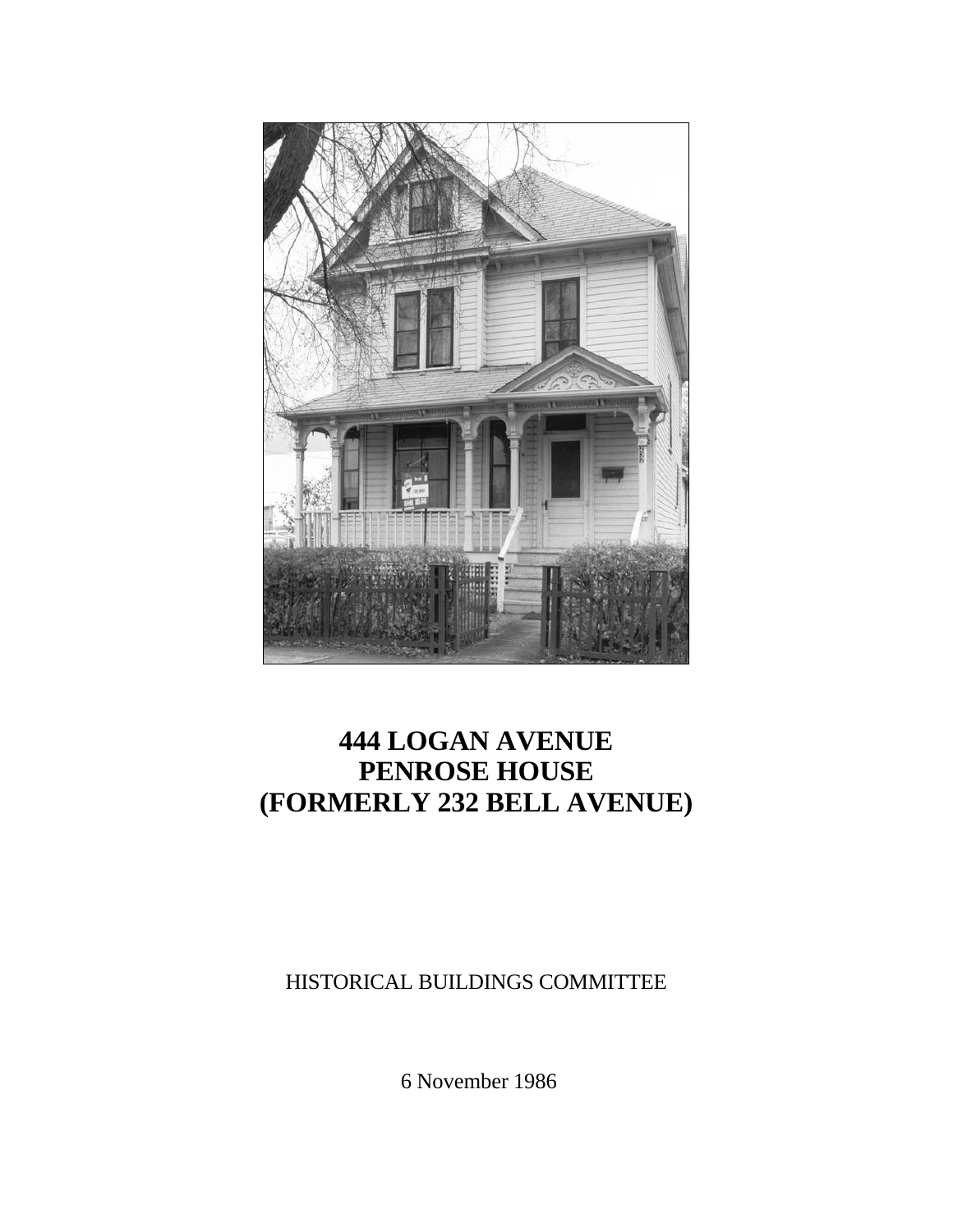# **444 LOGAN AVENUE PENROSE HOUSE (FORMERLY 232 BELL AVENUE)**

The house at 232 Bell Avenue, built in 1894, is relevant to the architectural history of the city of Winnipeg for three reasons. First, it is representative of a North American style of domestic architecture which in its design and utility reflects the emergence of industrialization and the rise of a larger working population. Second, the Bell Avenue house is the work of a prominent Manitoba architect and builder, James McDiarmid and, third, it was the home for many years of Winnipeg pioneer photographer, merchant, and civic official, James Penrose and his family.<sup>1</sup>

Although Bell Avenue was surveyed and laid out in lots in the 1870s from the estate of the Honourable H.J. Clarke, Premier of Manitoba from 1871 to 1874, construction did not begin before the early  $1890s^2$ . The first entry of the road and its six houses is to be found in the 1892 Henderson's Directory.<sup>3</sup> By 1895 there were eighteen houses registered in the Directory and of those at least three of them were the work of James McDiarmid.<sup>4</sup> 232 Bell Avenue was owned by the contractor, likely for speculative reasons and was let out to Walter P. Marter, a commercial agent, who continued to rent the house until  $1904$ .<sup>5</sup> Some of the other residents on Bell Avenue in 1895, a bank clerk, an employee of the H.B.C., a carpenter, a painter and a railwayman, suggest the lower middle class/working class character of the neighbourhood. This was a neighbourhood which was being developed in response to accelerated growth in Winnipeg with the completion of the C.P.R., an influx of immigration, emerging industry, banking and the demand for skilled labour. $6$ 

James McDiarmid's work here is a good example of late Victorian building for working class areas throughout Canada. Typical is the fact that the contractor was responsible for more than one house on the block and that the lots were long and narrow,  $112' \times 30'$ .<sup>7</sup> The house at 232 Bell Avenue is designed in the Queen Anne style exhibiting many of the elements popular in vernacular architecture of the time.<sup>8</sup> Such elements as decorative mouldings, cutwork, and spindle work were made readily accessible by the industrialization of mill work. In addition improvements in transportation, especially the railways, and relatively inexpensive and available building materials such as decorative woodwork and glass led to the repetition of design. this was underscored by the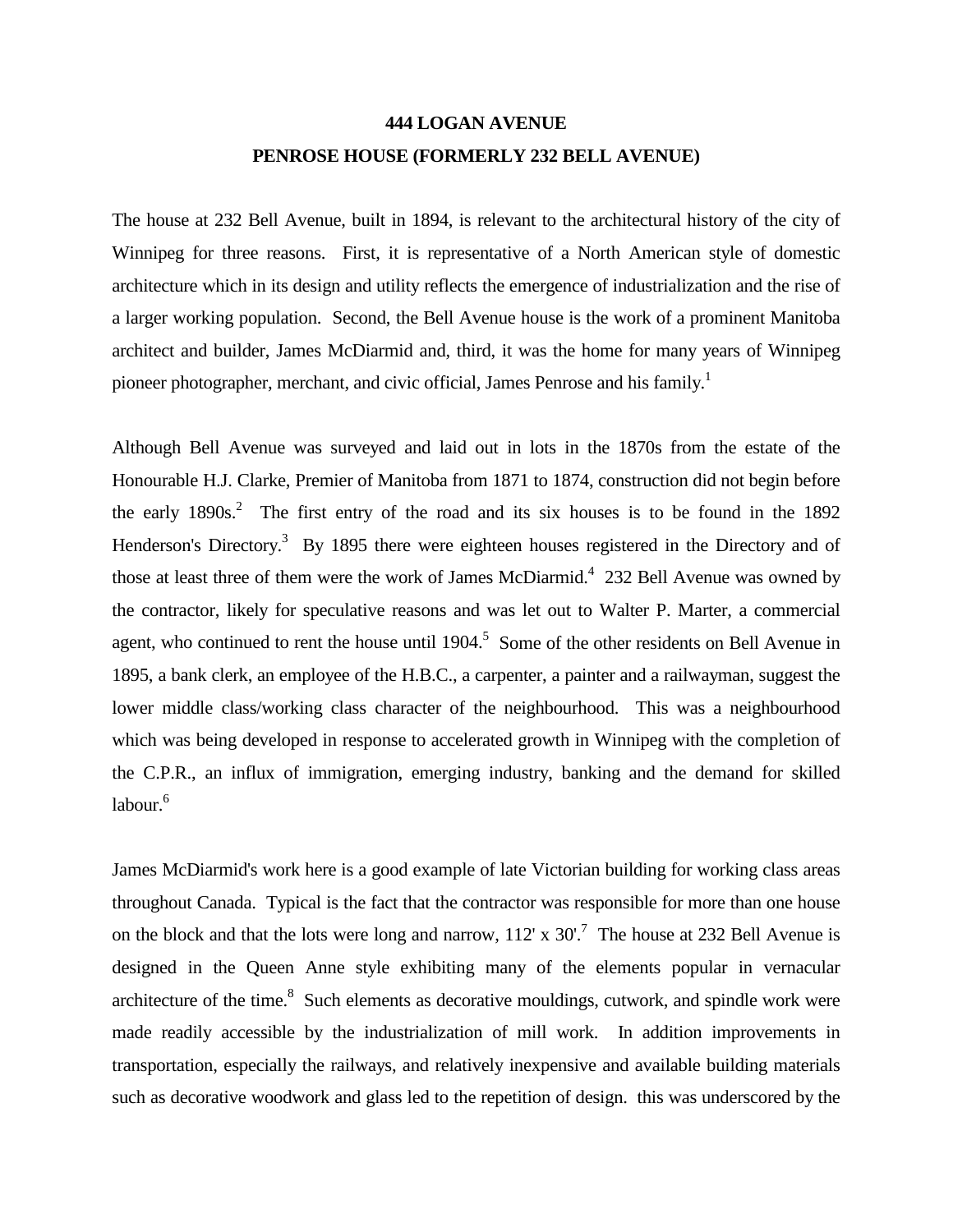improvement in communication between architects and builders with the proliferation of architectural journals and design books.

232 Bell Avenue is a two and one half storey frame construction building which stands on a limestone foundation. The outside cladding is weatherboard with a shingle detail on the third floor dormers. The steeply pitched hipped/gable roof extends onto an overhanging eave which is supported by decorative brackets. The façade of the house is asymmetrical with a side entrance, wall projections on the front facing, east side bays, and dormers on the third floor. Sash windows are arranged in singles and in pairs. Bay windows are on the east side with a stained glass feature on the lower level. The porch is noteworthy for its gable scrollwork and decorative design. Its roof is supported by brackets and square columns grouped in twos which lead up to a cutwork frieze. The balustrade is open rail and rests on a lattice work base. Decorative mouldings, examples of late 19th century millwork, are found on the porch and on the window frames. The floral motif is carried into the interior of the house where the same rectangular moulding pieces can be found marking the corners of the windows and doorways.

Inside, the house has been changed little despite duplexing in  $1950$ .<sup>9</sup> It is interesting to note that James McDiarmid's interior design conforms exactly to that described by P. Ennals and D. Hodsworth in an article on working class housing built in the same period, but in the Maritime region. The authors' description is also that of the Bell Avenue home:

> ...the main door, near one corner of the house opens onto a spacious vestibule and staircase leading to the second floor. Rooms open off a hallway running the length of the house along one wall. The first room off the hall is the parlour; the second room most often serves as a dining-room, although it too may have been a parlour in the past. A third room beside the dining-room at the end of the hall passage was usually the kitchen. This small kitchen is often extended by an appended wing, originally a summer kitchen, this was frequently upgrade later and integrated into the main kitchen. The upper floor was given exclusively to bed chambers, usually matching the room arrangement of the ground floor with the addition of a small bedroom over the entrance hall.<sup>10</sup>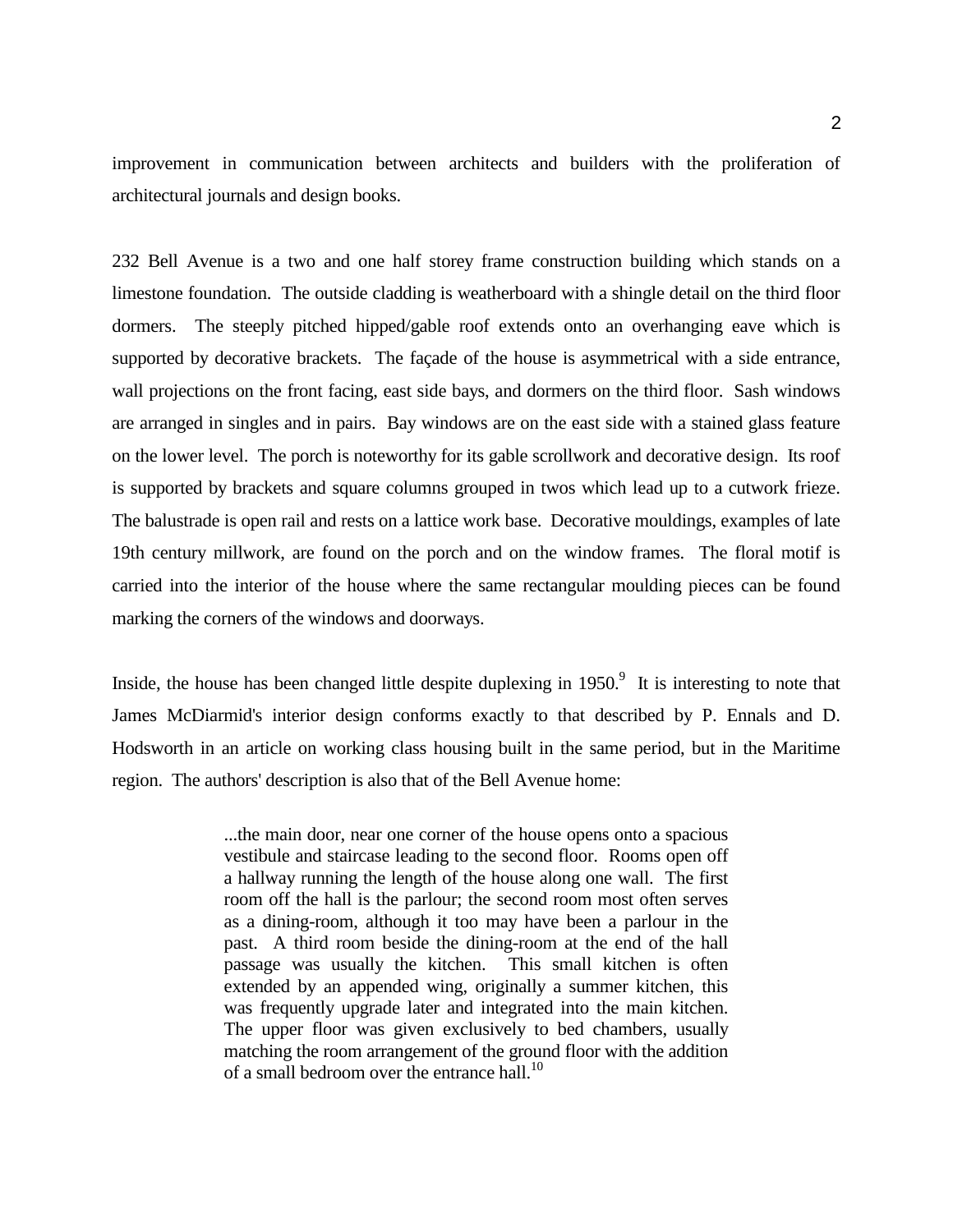In the structurally intact, but otherwise rather worn interior, the spindle staircase stands out as the most interesting feature.

Despite its rather used appearance, the Bell Avenue home from 1894 to the present has had fewer than ten owners and although duplexed was never used as a rooming house. The owners were minor public officials, small businessmen, and blue collar workers. The most memorable resident was Winnipeg pioneer James Penrose who with his wife owned the house from 1906 to 1925. Penrose was born in England but came to Manitoba in 1871 where he soon gained recognition as a photographer. His photographs of Louis Riel, the death of Thomas Scott, and prominent Winnipeg families are well known. During the 1880s and 1890s he worked as an import merchant. By 1906, however, he had taken a post in the Liquor Licensing Department of the Provincial Government first as chief clerk, then as inspector, and then again as chief clerk when ill health forced him to step down. He held the post until his death in 1918. Following his death, Mrs. Penrose continued in the house with her sons and daughters until  $1925$ .<sup>11</sup>

The house at 232 Bell Avenue, built in the Queen Anne style, situated on a long but narrow lot, is representative of late 19th century working class housing. With its decorative façade and characteristic interior floor plan, it is reminiscent of other such houses built in North America in response to the rise of industrialization and a growing working class population. Moreover 232 Bell Avenue illustrates the work in domestic architecture of Winnipeg designer and builder, James McDiarmid and, finally, it was the family home of Winnipeg pioneer photographer, James Penrose.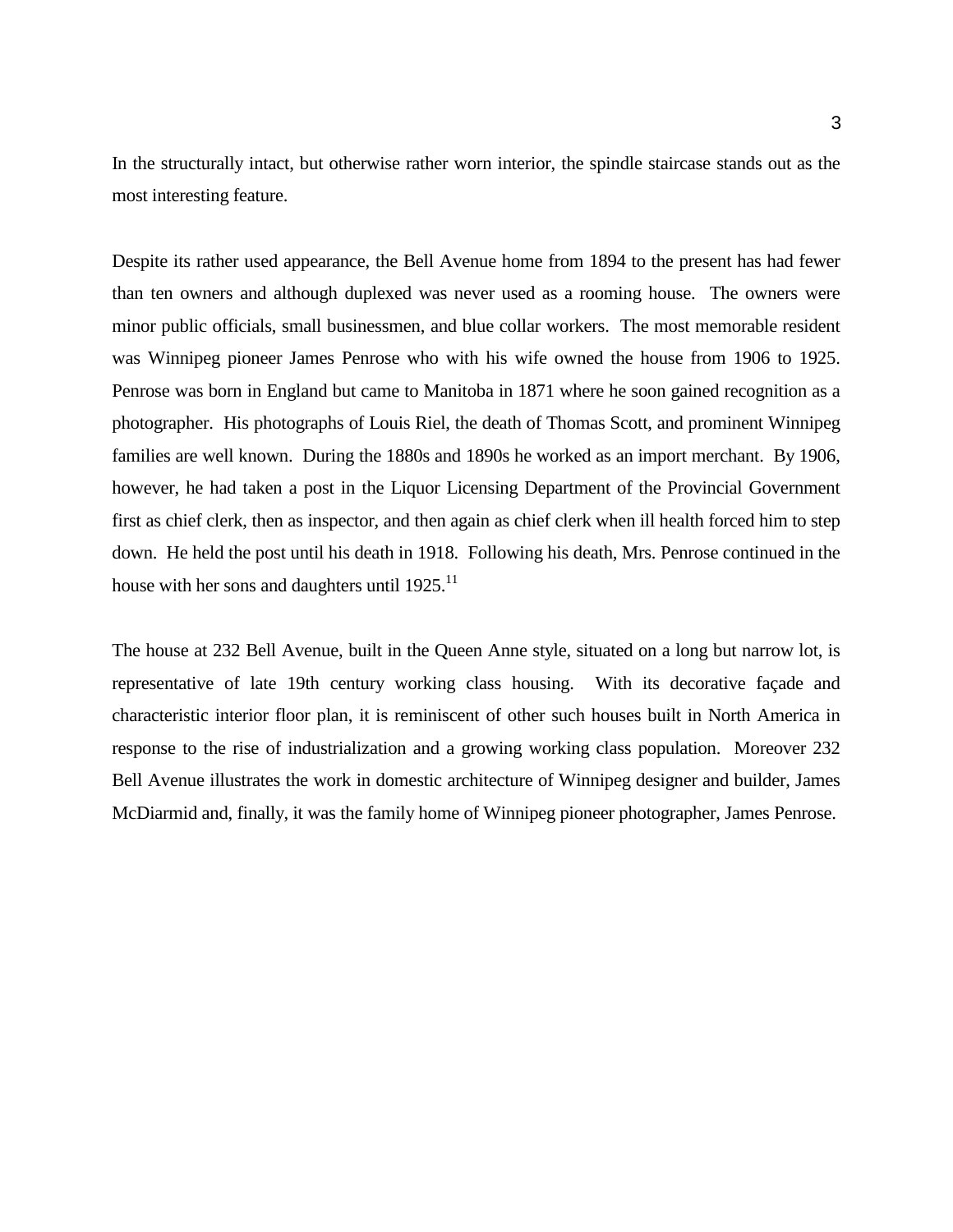### FOOTNOTES

- 1. Photographs were supplied by the Photographic Collection of the Provincial Archives of Manitoba. (1) 232 Bell Avenue, architectural survey, 1969; (2) James McDiarmid, Collective Personalities, 3/175; (3) James Penrose, Elizabeth Green Collection, 9; (4) motif of James Penrose, Photographer, Elizabeth Green Collection, 10; See also the most recent photograph of the house, 1986 by G. Bugailiskis.
- 2. L. Gibbons, "Our Quiet Street", Winnipeg Tribune, 10 July 1954 in Manitoba History (Legislative Library), 03/11/53 - 08/06/57, p. 51.
- 3. Henderson's Directory and Gazetteer, 1892, p. 547.
- 4. See biography of James McDiarmid and Henderson's Directory, 1895, p. 641. See also D. Tye, "The Housing of a Work Force: Workers' Housing in Amherst, Nova Scotia, 1900- 1914", S.S.A.C. Bulletin, 3:86, 14-16. Tye argues that a number of housing projects by one builder in a particular neighbourhood was indicative of building for the working classes. Also City of Winnipeg Plumbing Permit, #337, 20/03/1893.
- 5. Assessment Rolls, Ward One, City of Winnipeg, City Archives, 1894, p. 30; 1895, p. 32; 1903, pp. 45-46; 1904, pp. 53-54; 1906, pp. 98-99; 1916, pp. 161-162; 1926, p. 198. The house changed ownership from James McDiarmid to Henry Sandison (tailor) during the lease of Walter Marter. It was then sold to Henry R. Pattinson (city tax collector's office). He sold the house to James Penrose in 1906. In 1895 the house was assessed at \$2,000.00 and the lot at \$400.00. By 1926 the total assessment was \$3,720.00 (land \$1,320.00 and the building at \$2,400.00).
- 6. A.F.J. Artibise, Winnipeg. An Illustrated History, (Toronto, 1977), pp. 30-64.
- 7. Fire Insurance Plan of Winnipeg, Provincial Archives, volume 4, 1917, pp. 422-423.
- 8. See H. Gottfried and J. Jennings, American Vernacular Design, 1870-1940 (N.Y., 1984), pp. 263-287.
- 9. Building Permits, City of Winnipeg, 2972/1950, also changed bath 1148/1957 and enlargement of windows, 2523/1960.
- 10. Tye, 15.
- 11. J. Penrose, "Obituary", Free Press, 17 January 1918 in Manitoba Biography (Legislative Library), B6, 227.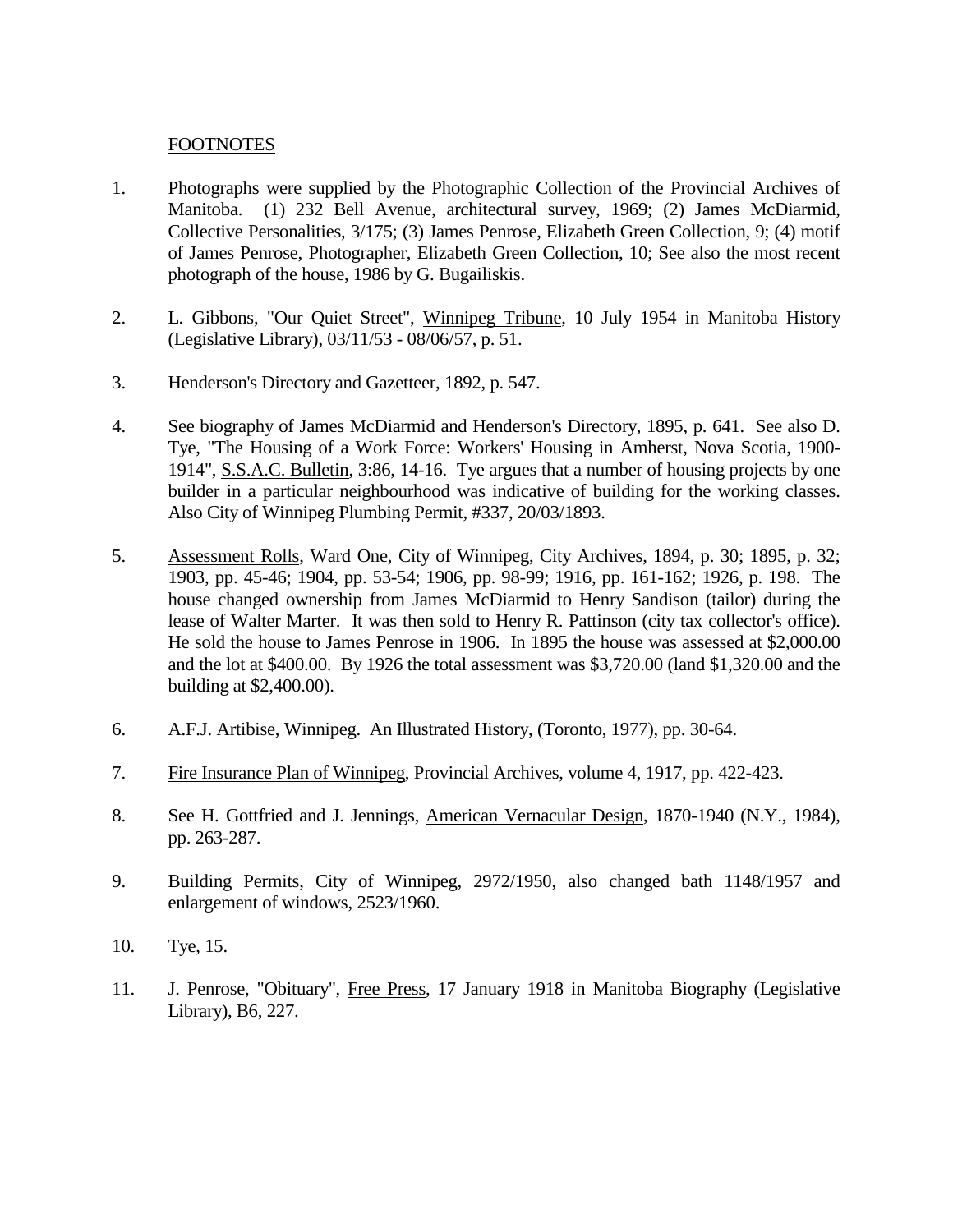#### **APPENDIX I**

#### James McDiarmid (1855-1934)

James McDiarmid was a noted Manitoba architect, contractor, and collector. Born in Dunkeld, Perthshire, Scotland in 1855, he trained with his father in draughting and contracting before coming to Canada in 1883. His work in Manitoba included architectural design as well as the construction of many important Winnipeg buildings, prairie grain elevators, and C.P.R. depots and warehouses. In addition to his construction business he was an avid art collector and was made the first honourary life member of the Winnipeg Art Gallery. Active in civic life he sat on the municipal parks board for several years and in that capacity was responsible for the layout of the Kildonan golf course.

The Broadway Drill Hall, built in the 1880s, was one of McDiarmid's first projects. It was followed by many others ranging from houses such as those on Bell Avenue to churches, warehouses, and preliminary or completed construction of buildings designed by other architects. In 1905 he established James McDiarmid Company, General Builders and Contractors with his two younger brothers, John (d. 1943) and Peter (d. 1915). The construction company had close ties with The Marble and Tile Company of Canada and the Winnipeg Paint and Glass Company.<sup>[1](#page-5-0)</sup> Among the many building accomplishments of Jas. McDiarmid and his firm were such Winnipeg churches as St. Andrew's on Elgin Avenue (1894), St. George's (1894), Point Douglas (1905), St. Stephens (Elim Chapel, Portage Avenue) (1910), and Knox Presbyterian, 400 Edmonton (1914-1917). Further McDiarmid and Brothers built the Nokomis Block, Cumberland Avenue (n.d.)\*, the Donald H. Bain Building, 115 Bannatyne (1899),\* the Marshall-Wells Warehouse, 123 Bannatyne (1900),\* and the Merrick-Anderson Warehouse, 119 Bannatyne (1899-1900).\* He also built the Scott Memorial Orange Hall, 216 Princess (1900-1902), the Sandison Block, 302 Main Street (1904), the Canada Building, 352 Donald (n.d.) and the Customs Examining Warehouse, 145 McDermot

 $\overline{a}$ 

<span id="page-5-0"></span><sup>\*</sup> McDiarmid was architect and builder.

<sup>&</sup>lt;sup>1</sup> McDiarmid Lumber was established in 1927 by James' nephews Charles and the Honourable J.S. McDiarmid. Information supplied by G. McDiarmid, April 2016.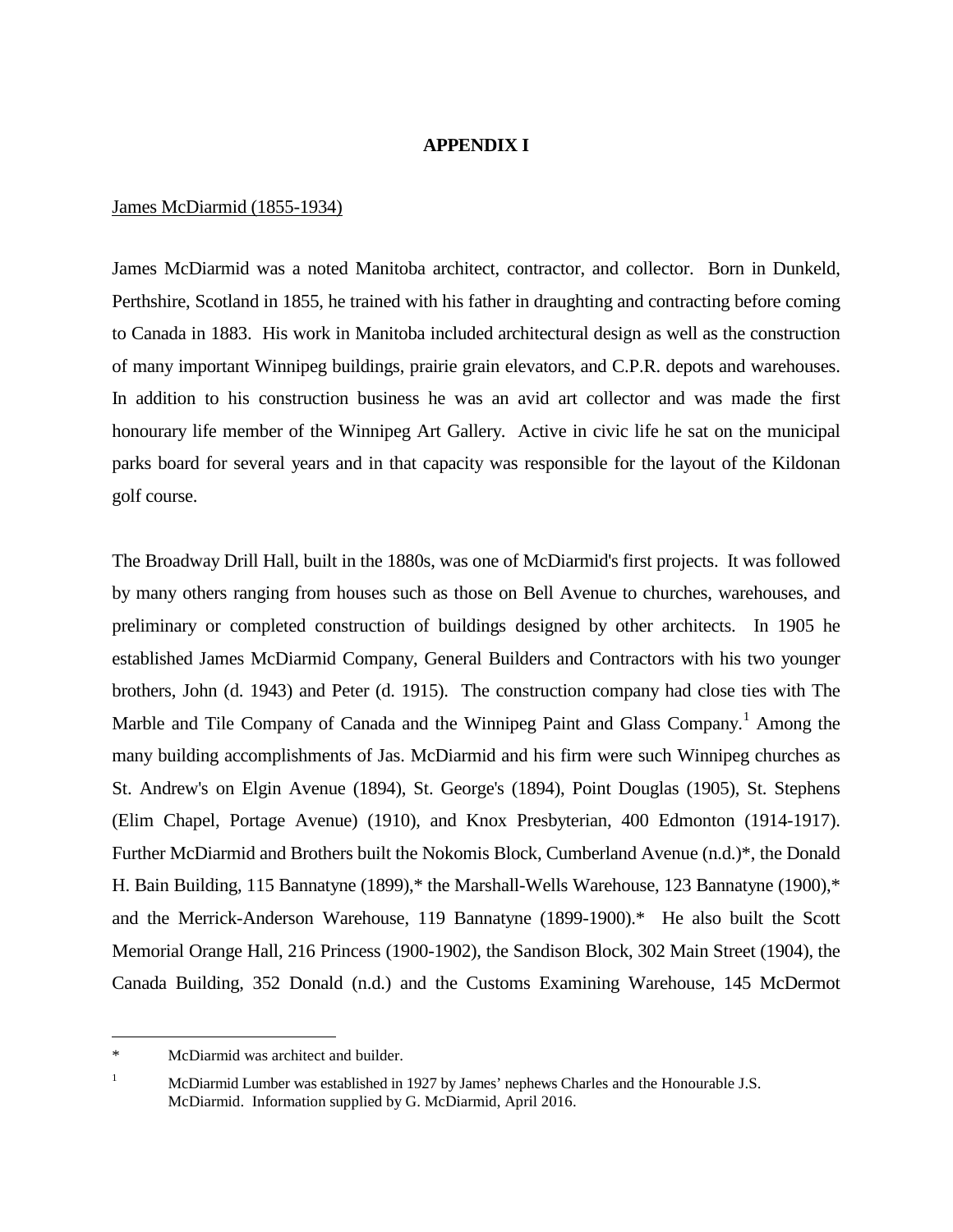Avenue (1908). Finally, McDiarmid contributed to the building works on the first section of the Carnegie Library, the Science Building at the University of Manitoba, and completion of the Parliament Buildings and Law Courts Building following the cancellation of the Kelly contract in 1915.<sup>[2](#page-6-0)</sup> In sum Winnipeg's architectural landscape stands as a testament to the effort and imagination of James McDiarmid and his construction firm.

<span id="page-6-0"></span> $\overline{c}$ 

See the file on James McDiarmid, Historic Projects Office, City of Winnipeg. Also Early Building in Manitoba (Parks Canada) Volume 4, pp. 141, 161, 167, 305 and Volume 5, pp. 5, 317.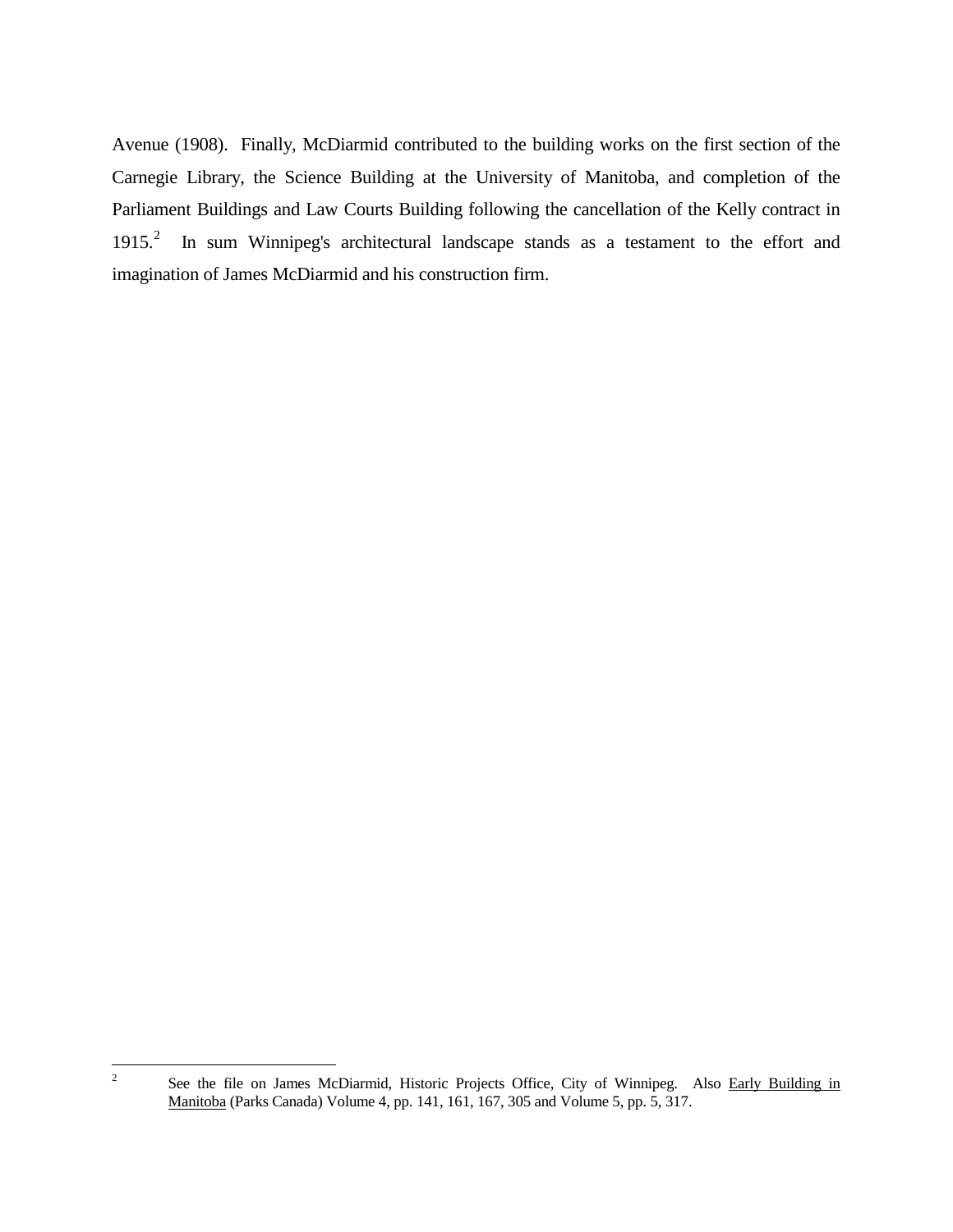## **444 LOGAN AVENUE – PENROSE HOUSE (FORMERLY 232 BELL AVENUE)**



Plate  $1 - 232$  Bell Avenue, Penrose House, 1986. (Courtesy of the City of Winnipeg, Planning Department.)



Plate 2 – 232 Bell Avenue, 1969. (Courtesy of the Provincial Archives of Manitoba, Architectural Survey.)